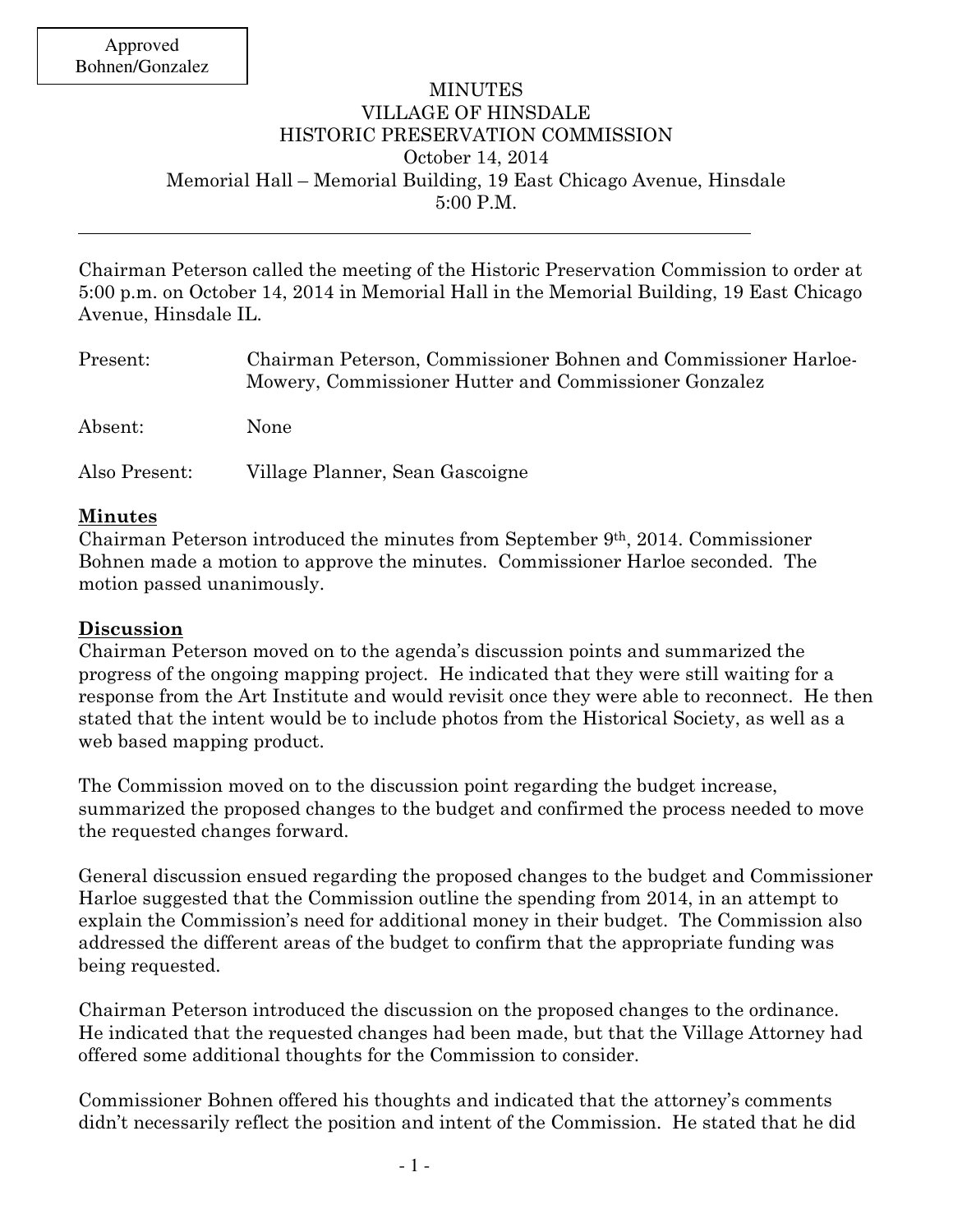not feel the Barrow's request should have been approved and that the Attorney's comment suggested that their situation should be considered, although that was not the intent of the Commission.

General discussion ensued and the Commission agreed that the ordinance should proceed as originally proposed by the Commission at the last meeting, and should not include the suggested considerations expressed by the attorney.

Chairman Peterson introduced the discussion on the two-tier landmarking process and summarized the intent of the proposed program.

Commissioner Bohnen suggested that the Commission reserve discussion this topic, until the Chairman has had the opportunity to present the revised budget to the Village Manager to confirm that the budget will support the requested process.

General discussion ensued and the Commission agreed with Commissioner Bohnen's suggestion.

Mr. Gascoigne summarized the progress to date for the research pertaining to the protection of historic homes. He explained that the Village Staff was finalizing the process of surveying other Village's regarding their requirements relative to bracing and shoring. He then indicated that as the results can be documented, Mr. McGinnis would then take these findings back to the Zoning and Public Safety Committee for further discussion as to how the wanted to proceed.

With no additional discussion, Commissioner Bohnen identified a program that he came across regarding a website designed to showcasing local homes. He indicated that, depending on the specifics, this type of program may be beneficial to the Commission in their efforts to document homes and complete the mapping project. Chairman Peterson entertained a motion to adjourn to the workshop at 5:28. Commissioner Hutter motioned to adjourn to the workshop. Commissioner Harloe seconded. The motioned passed unanimously and the Commission opened the workshop. Chairman Peterson introduced the workshop regarding the fence code regulations and the Commission brainstormed on the current requirements and suggested including this item on the next agenda to discuss the possibility of amending the language for fences in the front yard as the Commission agreed that fences contributed to the curb appeal and historic integrity of the Village.

## **Adjournment**

Chairman Peterson suggested the Commission use this conversation as a starting point for a discussion at next month's meeting on the feasibility of changing the language. With no additional discussion, Chairman Peterson entertained a motion to adjourn the workshop. Commissioner Bohnen motioned to adjourn. Commissioner Harloe seconded and the workshop was adjourned at 6:05 p.m. on October 14, 2014.

Respectfully Submitted,